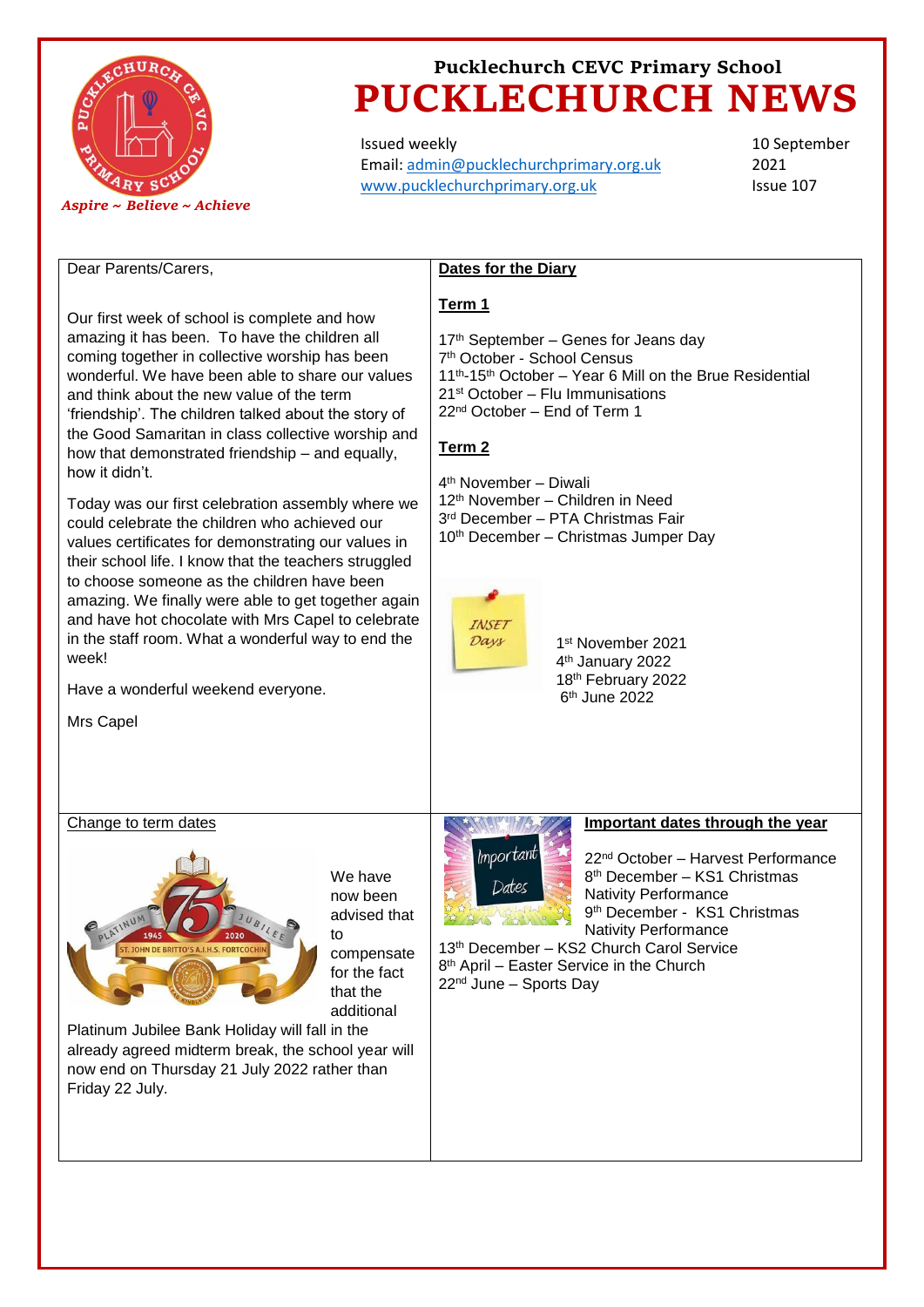

Issued weekly Email: [admin@pucklechurchprimary.org.uk](mailto:admin@pucklechurchprimary.org.uk) [www.pucklechurchprimary.org.uk](http://www.pucklechurchprimary.org.uk/)

10 September 2021 Issue 107

| Starting School                                                                                                                                                                                                                                                                                                                                                               | <b>Reception 2022</b>                                                                                                                                                                                                                             | ひき                                                                                                                                                                                                                                                                                                                                                                                                                                                                                                                                                                                                                                          | Y6 Parents - Secondary School                                                                                                                                                                                                                                                                |
|-------------------------------------------------------------------------------------------------------------------------------------------------------------------------------------------------------------------------------------------------------------------------------------------------------------------------------------------------------------------------------|---------------------------------------------------------------------------------------------------------------------------------------------------------------------------------------------------------------------------------------------------|---------------------------------------------------------------------------------------------------------------------------------------------------------------------------------------------------------------------------------------------------------------------------------------------------------------------------------------------------------------------------------------------------------------------------------------------------------------------------------------------------------------------------------------------------------------------------------------------------------------------------------------------|----------------------------------------------------------------------------------------------------------------------------------------------------------------------------------------------------------------------------------------------------------------------------------------------|
|                                                                                                                                                                                                                                                                                                                                                                               | If you have a child starting in                                                                                                                                                                                                                   | South Gloucestershire                                                                                                                                                                                                                                                                                                                                                                                                                                                                                                                                                                                                                       | <b>Transition</b>                                                                                                                                                                                                                                                                            |
| visits, these will be on:<br>$6th$ October 5.00 - 6.00<br>18 <sup>th</sup> October 9.00 - 10.00<br>$21st October 2.00 - 3.00$                                                                                                                                                                                                                                                 | September 2022 and would<br>like to come along to our open                                                                                                                                                                                        | Council<br>https://find-information-for-adults-children-<br>ge?id=12VIUICdFLs                                                                                                                                                                                                                                                                                                                                                                                                                                                                                                                                                               | Secondary School applications are<br>now open on the South Gloucestershire website. Please<br>click on the link below to access this and input your choices.<br>The deadline for admissions is 31 <sup>st</sup> October 2020.<br>families.southglos.gov.uk/kb5/southglos/directory/advice.pa |
| can, please book in.                                                                                                                                                                                                                                                                                                                                                          | <b>School Census - Thursday 7th</b><br>October<br>Our menu will be Fish Fingers.<br>We would like as many children as possible to have<br>a school meal as this helps our funding. We would<br>really appreciate your support with this so if you | End of term money raised<br>done!                                                                                                                                                                                                                                                                                                                                                                                                                                                                                                                                                                                                           | The end of term celebrations<br>raised £105.70, which combined<br>with the fabulous school council<br>'break the rules day' fundraising<br>efforts<br>will<br>means<br>we<br>be<br>3<br>purchasing<br>picnic<br>new<br>benches. Thank you and well                                           |
| <b>Uniform</b><br>Most children are looking<br>brilliant in their unform both on<br>PE days and full uniform days.<br>Just a reminder that our school<br>colour for jumpers is red - this<br>doesn't have to have the school logo on but please<br>ensure your child is wearing a red jumper on PE<br>days as well as full unform days.<br>Thanks for your support with this. |                                                                                                                                                                                                                                                   | <b>Fire Update</b><br>As you have seen the replacement<br>lean-to in the Reception area has<br>been replaced, although there has<br>been issues with the supply chain and<br>we have temporary window and doors. We have been<br>advised that the actual windows and doors will be fitted the<br>week before October half term. The final works will take<br>place over the half term holiday which will include replacing<br>the playhouse and landscaping.<br>Once this is complete, we will know how much the<br>insurance company will be paying and therefore how much<br>money will be left in the community fundraising to cover the |                                                                                                                                                                                                                                                                                              |
|                                                                                                                                                                                                                                                                                                                                                                               |                                                                                                                                                                                                                                                   | replacement materials we have already purchased from our<br>school budget. We will keep you posted and let you know<br>what we then decide to spend the money on, once we are in<br>a position to do so.                                                                                                                                                                                                                                                                                                                                                                                                                                    |                                                                                                                                                                                                                                                                                              |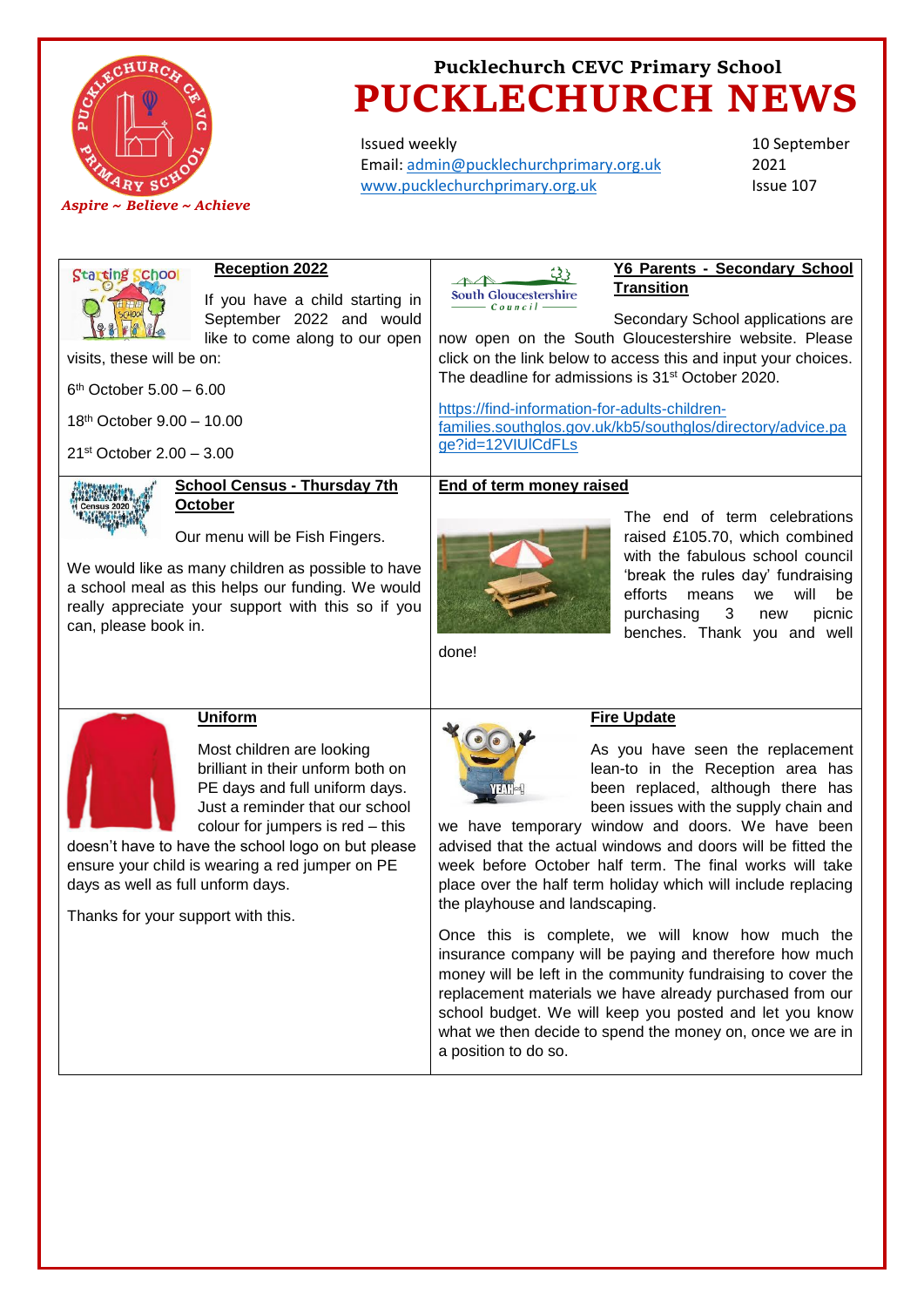

Issued weekly Email: [admin@pucklechurchprimary.org.uk](mailto:admin@pucklechurchprimary.org.uk) [www.pucklechurchprimary.org.uk](http://www.pucklechurchprimary.org.uk/)

10 September 2021 Issue 107



**Values Certicates** Well done to our certificate winners this week who got to share hot chocolate with Mrs Capel for demonstrating our school values.



### **Reading**

As part of the children's home learning we ask that children read 5 times per week to build up children's fluency in reading and allow them to build up their reading skills. We will monitor each week your childs reading and at the end of term, if they have read 5 times each week, we will be awarding the children with a certificate and entering them into a draw to win a book voucher! It was lovly to see all of the children excited to see who will win our reading trophy next win!



### **Jeans for Genes**

We will be taking part in this year's **Jeans for Genes Day next Friday 17th September.** 1 in 25 children has a genetic disorder that makes their life very difficult. That's like one in every class. By wearing our jeans and donating, we will change the lives of these children.

All children and staff are invited to wear their jeans. We'd like everyone to take part so please encourage your child to come into school on the day wearing their jeans and with a £1 donation. If your child does not have jeans, they can wear other trousers and still make a donation. Normal school uniform should be worn on their tops.

Jeans for Genes Day have a series of powerful films to explain how your child's donation will make a difference. Please visit **jeansforgenes.org/schools** for more information and to view these films. If you'd like to find out more about how our support will help, please visit their website at **jeansforgenes.org.**

#### **Reception garden**

Miss Davies would like to develop the reception garden, her current project is 'dinosaur land' and a construction area. If you have anything to donate it would be much appreciated. Here are some examples: